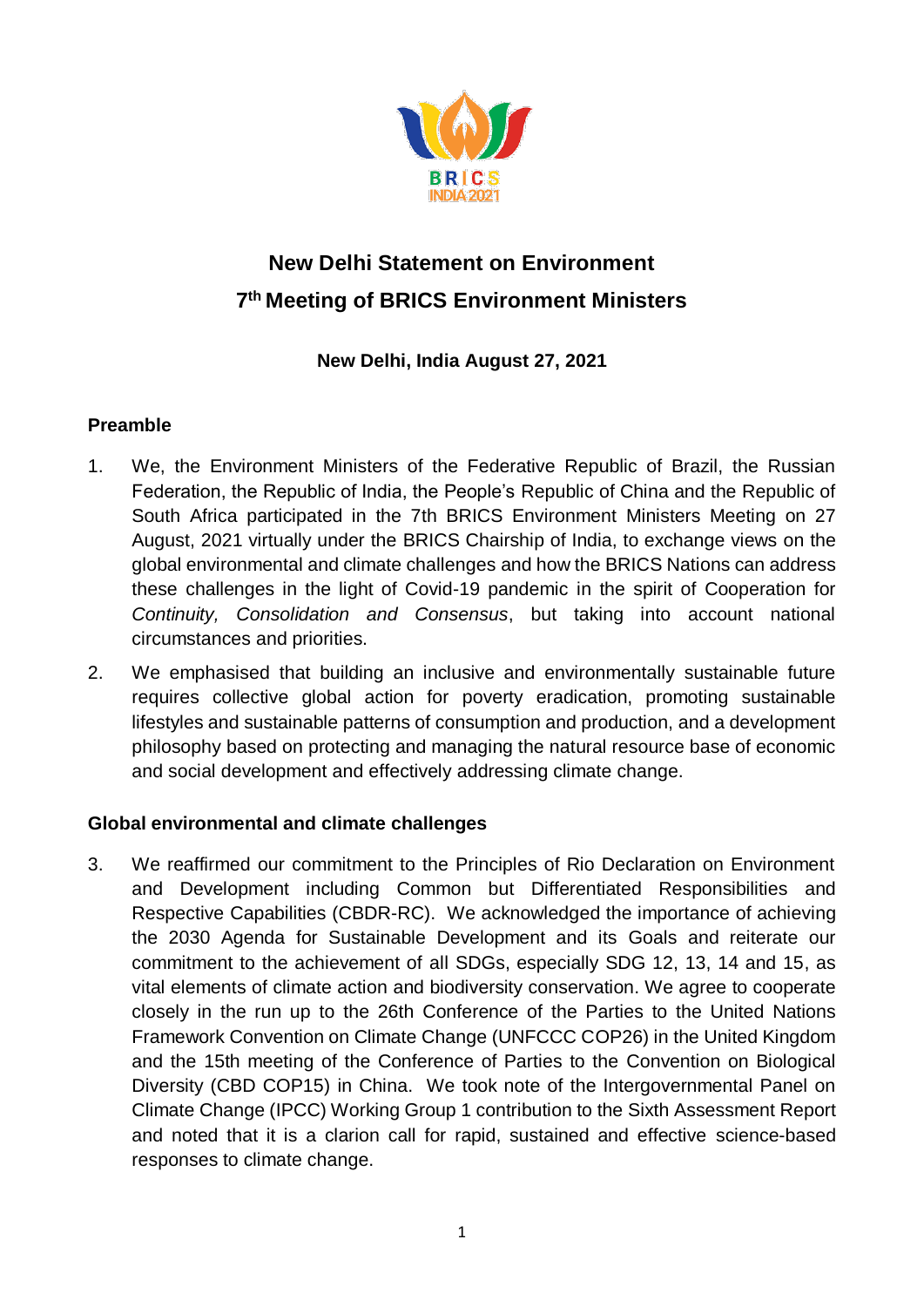- 4. We emphasized the need to ensure a holistic approach to climate change, focussed on all dimensions including mitigation, adaptation, financing and technology transfer and capacity building and to promote harmonious coexistence between human and nature. We encourage further discussions and events amongst BRICS countries in this regard. We also acknowledged that the implementation of Sustainable Development Goals (SDGs) requires transformative leadership that aims to "leave no one behind".
- 5. We acknowledged the importance of global action against climate change by recognizing the fundamental equality of all people in accessing economic growth and sustainable development. We recognized that the UNFCCC is the centre of the collective, multilateral response to the climate challenge and called for the balanced and comprehensive implementation of the Convention and its Paris Agreement, in accordance with its goals and principles, as well as the progressive and nationally determined nature of contributions to the Paris Agreement. We underscored the need to honour the commitments made by developed countries in the pre-2020 period even as we have moved into the post-2020 era, including the yearly US\$ 100 billion goal for climate finance. We noted with grave concern the proposals for introducing trade barriers, such as unilateral carbon border adjustment, that are discriminatory.
- 6. With respect to biodiversity, we remain committed to contributing to the development of an ambitious, balanced and realistic Post-2020 Global Biodiversity Framework and to the success of the CBD COP 15, to be held in Kunming, China. We expect that the three objectives of the CBD be considered in the new framework in a balanced way. We call upon developed countries to fulfill their obligations under the CBD, especially under articles 16, 18 and 20.

# **Resource Efficiency and Circular Economy**

- 7. We acknowledged the role of resource efficiency and circular economy towards promoting sustainable consumption and production patterns and achievement of all SDGs, especially SDG 12. We reaffirmed our commitment to the 2030 Agenda for Sustainable Development and its goals and committed to enhance actions for sustainable use of natural resources for building equitable and inclusive economies.
- 8. We recognized that efficient management of wastes including recovery of energy and secondary raw materials is crucial for resource conservation, healthy ecosystem and quality of life of our people. We agreed to enhance our mutual cooperation for efficient waste management. We recalled the promotion of cooperation within BRICS in the areas of waste management and pollution prevention, in particular the theme of the 4th BRICS Environment Ministers meeting of "Strengthening cooperation amongst BRICS on Circular Economy in the context of the Sustainable Consumption and Production (SCP)".
- 9. We welcomed India's initiative of BRICS Resource Efficiency and Circular Economy Dialogue (BRICS RE & CE Dialogue) and appreciated its potential role in facilitating exchange of knowledge and best practices on waste management, resource efficiency and circular economy. We reaffirmed our support to strengthen the BRICS RE & CE Dialogue by sharing policy initiatives, experiences, best practices and promoting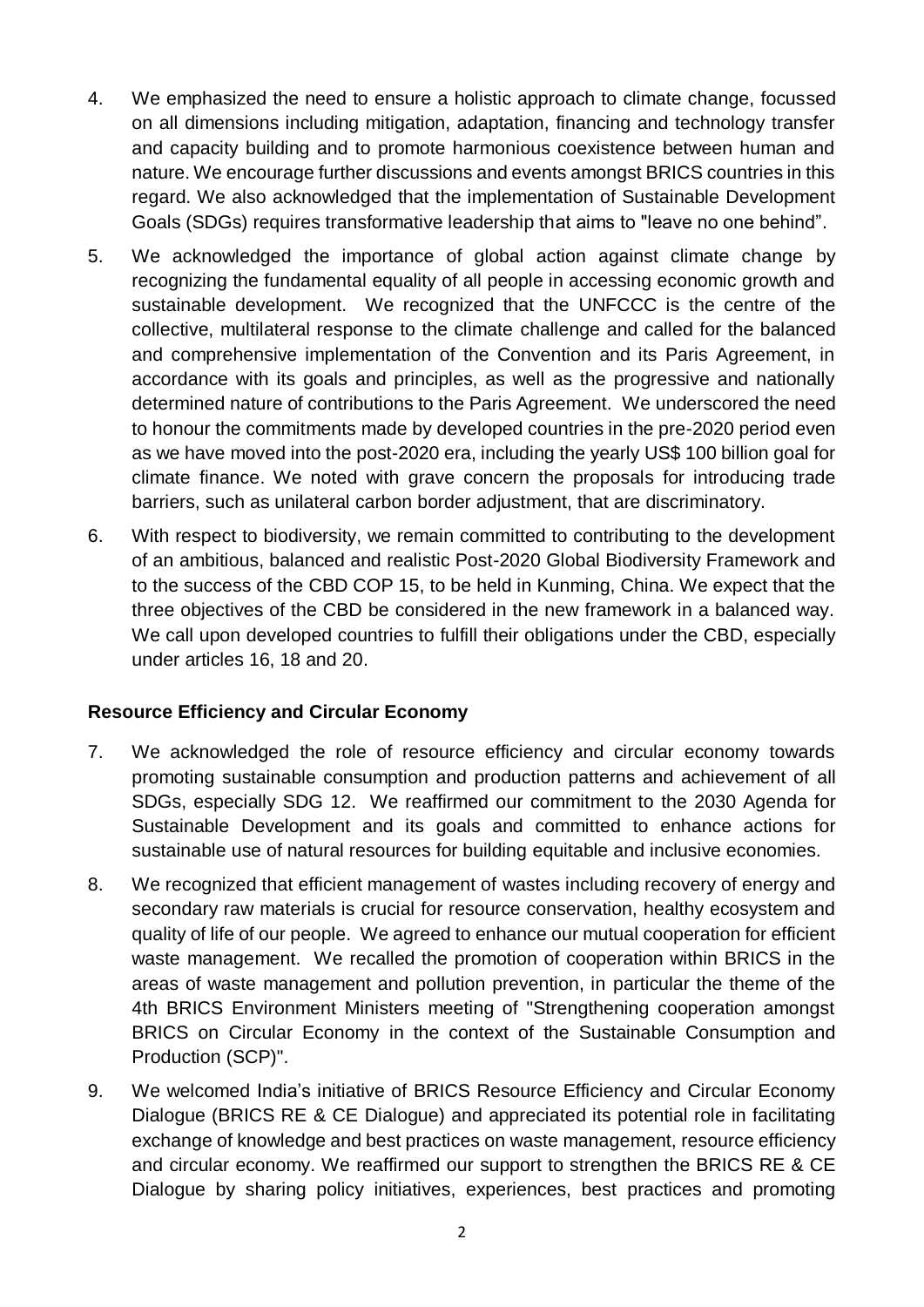dialogues in areas of mutual interest including construction, agriculture, solar, biofuels, packaging, electronic wastes, food, water and textiles. We encourage sharing of knowledge and best practices on resource efficiency and circular economy amongst BRICS countries.

### **Air Pollution and Marine Plastic Litter**

- 10. We recognized the importance of abatement and control of air and water pollution. We agreed to share with each other our technical expertise on water pollution as well as conservation and management of water resources and rivers through joint projects, such as the BRICS Clean Rivers Programme as well as the proposal for the establishment of a network of our regulatory and technical institutions. We reiterated our intention to promote cooperation within BRICS in the areas of pollution prevention, in particular air pollution, which would help in achieving Agenda 2030 and its goals in line with the Third Session of the United Nations Environment Assembly (UNEA 3) theme of "Towards a pollution free Planet". We welcomed sharing of experiences of best practices and collaboration in areas of uniformity in methodology for air quality data generation, its quality control and assurance, cleaner technologies at process as well as in pollution control, abatement, and prevention, strengthening national air quality monitoring network and promotion of quality assurance and quality control activities.
- 11. We recognized the need for addressing marine plastic litter, which is recognised as a global challenge. We will endeavour to take steps for reducing land-based sources of plastic waste entering the marine ecosystems through surface bodies such as rivers. In this regard, the Clean Rivers Programme of BRICS for combating marine plastic litter is relevant.
- 12. We also recalled the resolution on "Addressing single-use plastic products pollution" adopted by the fourth United Nations Environment Assembly (UNEA) in 2019, piloted by India, which encourages voluntary action on single use plastic product pollution, including promoting the development of environmentally friendly alternatives to single use plastic.

# **Conservation and sustainable use of Biodiversity**

13. We acknowledged the rich biodiversity of BRICS countries and its significance for sustainable livelihood and development. We noted the considerable experience of our technical institutions and agreed to promote closer cooperation among the expert bodies for sustainable management of biodiversity and achieving Sustainable Development Goals. We appreciated that the conservation and sustainable use of the rich biodiversity of BRICS countries is of special significance for the global environment and to achieve the internationally agreed targets and goals, including SDGs. We resolved to enhance cooperation in the field of biodiversity conservation, sustainable use and equitable sharing of benefits. We agree to cooperate closely to support the CBD COP 15 in China and make contribution to the adoption of the Post-2020 Global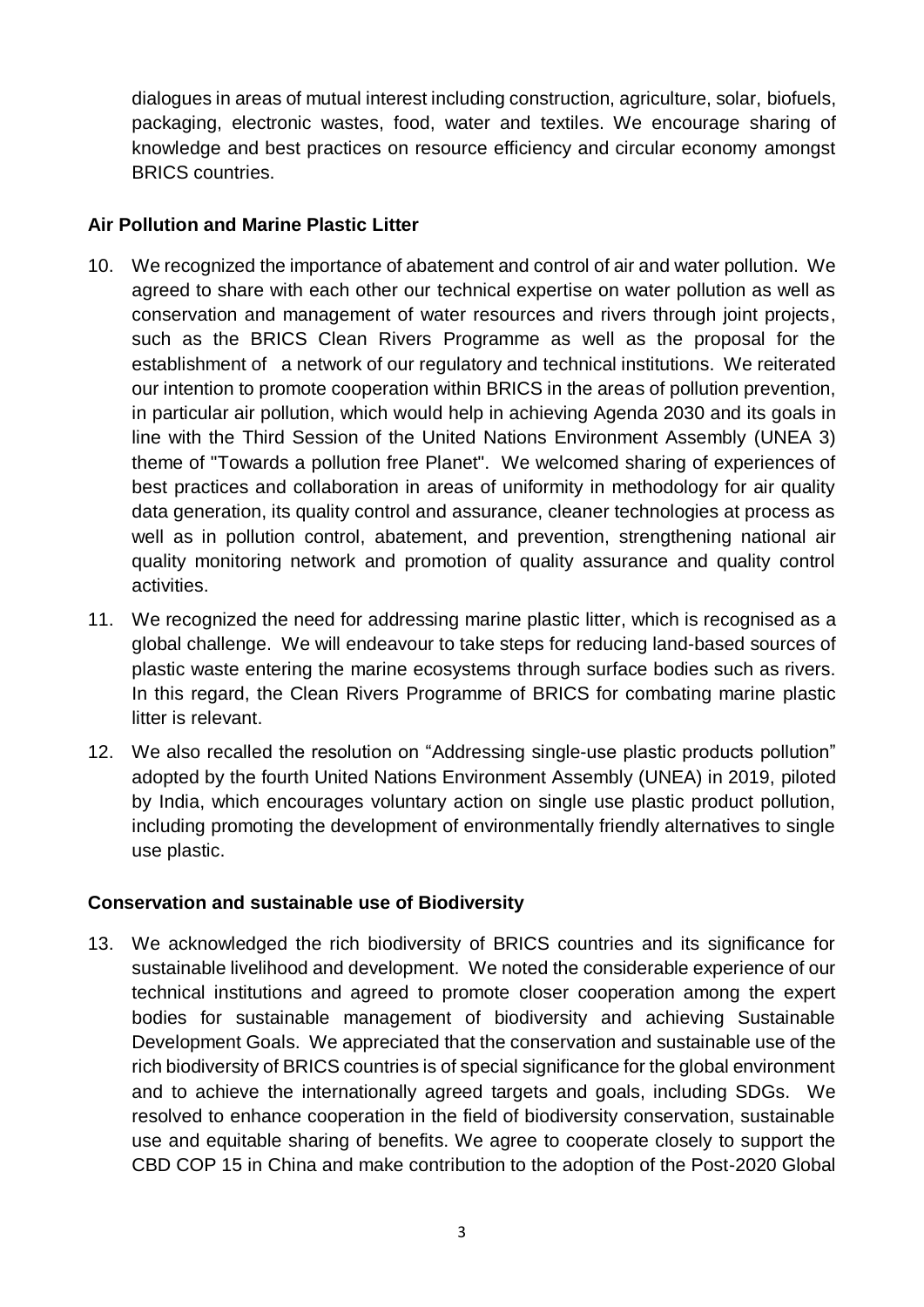Biodiversity Framework and also promote cooperation in biodiversity-related international conventions and fora including on endangered species.

- 14. We noted that the world is dealing with unprecedented threats to wildlife and underscored the need for taking global collective action guided by national circumstances, policies and priorities to abate these threats. We encouraged collaborative efforts against prevention of wildlife crime, including illicit trafficking in protected species of wild fauna and flora. We further encouraged compliance to the Convention on International Trade in Endangered Species of Wild Fauna and Flora (CITES) requirements to combat illegal trade in wildlife; and address trans-boundary issues of trafficked products at ports of entry and other barriers that impede combating the illegal wildlife trade.
- 15. We took note of the 13th Conference of the Parties (COP13) to Convention on Conservation of the Migratory Species of Wild Animals (CMS) held in February 2020 in Gandhinagar, India under the theme – "Migratory Species connect the planet and together we welcome them home". We also recalled the 'Gandhinagar declaration' which emphasized the concept of 'Ecological Connectivity' as one of the top priorities for CMS in the Post-2020 Global Biodiversity Framework, especially for the conservation and sustainable management of migratory species and their habitats. We underlined the need for taking effective measures to bring in more awareness on the need for controlling destruction and fragmentation of ecosystems, unsustainable and high-risk consumption and illegal wildlife trade. We encouraged strengthening synergies, cooperation amongst various biodiversity related Conventions both at the national and international levels including the exchange of best practices in the field of biodiversity conservation, managing high mountain ecosystems and conservation of migratory species. We also encouraged involvement of local communities and other stakeholders in the conservation of biodiversity.

# **Forest Cover Assessment and Management of Forest Fire**

- 16. We recognised the importance of forests in providing ecosystem services, preserving biodiversity, sequestering carbon and strengthening ecological health towards achieving sustainable future for all. We further acknowledged the role of remote sensing technology in forest resource assessments and monitoring. In this context, we encouraged collaboration and cooperation, especially in the use of Artificial Intelligence, Machine Learning, Data Analytics and other front-end geospatial technologies, and welcome initiatives which will help in furthering collaboration for developing technologies for Forest Assessment and long-term ecological monitoring.
- 17. We noted that over the recent decades forest fires have become one of the major drivers of damage to forests causing not only loss of biodiversity and wildlife habitat, but also adversely impacting the livelihoods of people dependent on forests. We agreed to explore the use of advanced technologies in the areas of forest fire monitoring, burnt area assessment, fire danger rating system, early-warning systems and assessment of ecological losses that can help in combatting forest fire, and